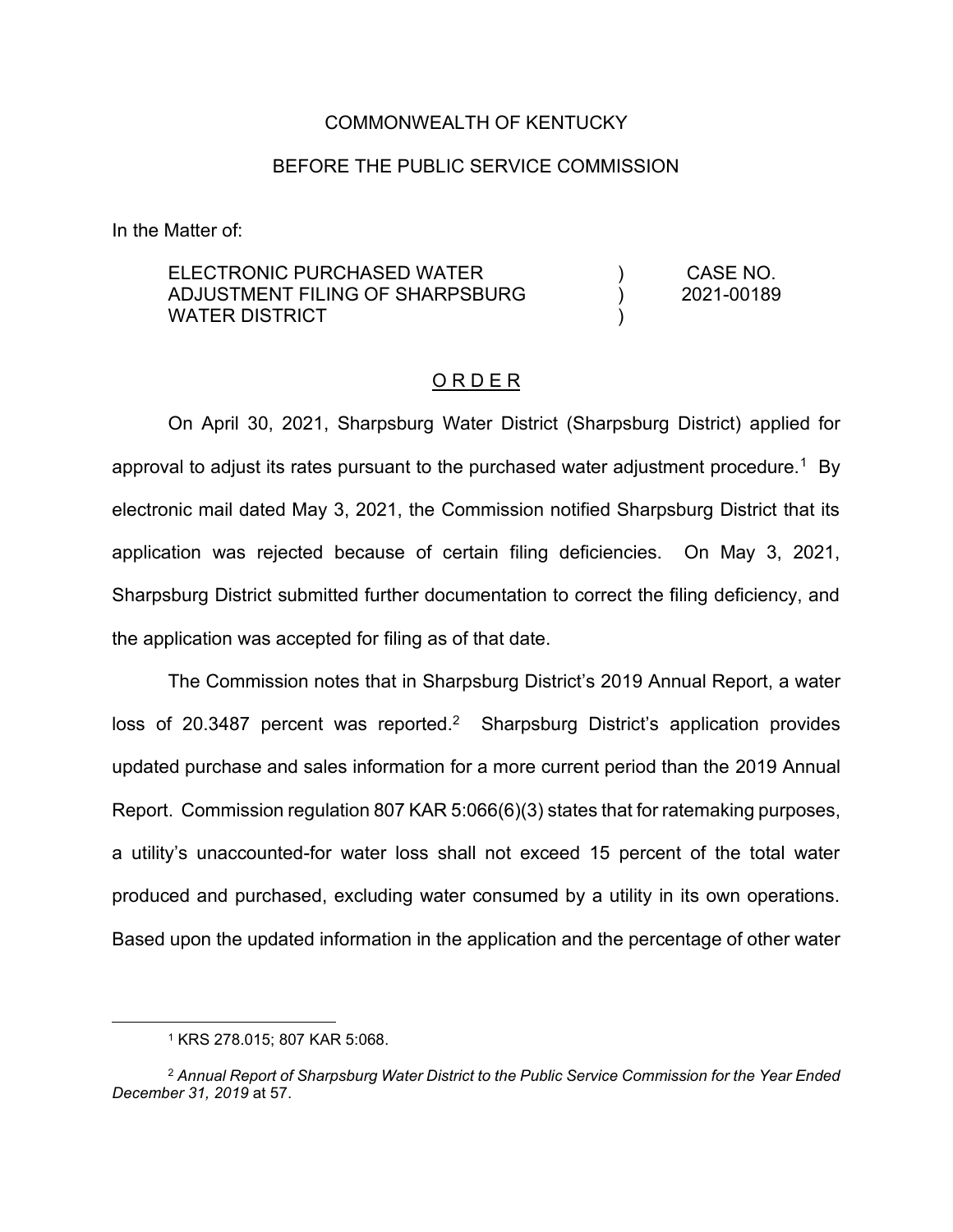consumed by the utility in its 2019 Annual Report,<sup>3</sup> Sharpsburg District's unaccounted-for water loss is determined to be 19.8206 percent for the updated period.<sup>4</sup> Reduction of Sharpsburg District's unaccounted-for water loss to 15 percent would result in an approximate \$15,798.525 decrease to purchased water expense. Potentially, Sharpsburg District is paying approximately \$0.1877 per 1,000 gallons sold for expenses associated with unaccounted-for water loss in excess of the allowable 15 percent<sup>6</sup> threshold.

The Commission is placing greater emphasis on monitoring utilities that consistently exceed the 15 percent unaccounted-for water loss threshold and strongly encourages Sharpsburg District to pursue reasonable actions to reduce its unaccountedfor water loss. Failure by Sharpsburg District to make significant progress towards reducing unaccounted-for water loss may cause the Commission to pursue additional action with the utility.

In a review of Commissions records from 1985 to the present, the Commission notes that its records indicate Sharpsburg District has not sought a general base rate adjustment since 2010. Sharpsburg District has not sought a general adjustment in rates by any other means than through financing approval or in conjunction with an application

<sup>3</sup> *Id.*, Water Statistics (Ref Page: 30), line 22, divided by line 4 (1,733 divided by 107,417) equals 1.6133 percent.

| <sup>4</sup> Total Purchases (application PWA Form 1 at 2) | 107.144.200 |
|------------------------------------------------------------|-------------|
| Less Total Sales (application PWA Form 1 at 2)             | 84.179.000  |
| Less plant use (% determined from 2019 Annual Report)      | 1.728.557   |
| Water loss - gallons                                       | 21.236.643  |
| Water loss - percent                                       | 19.8206     |

<sup>5</sup> Water loss above 15 percent is 4.8206 percent, potential purchased water expense reduction (Total water cost at new wholesale rate times water loss above 15 percent) =  $$327,729.26 \times 4.8206 =$ \$15,798.52

<sup>6</sup> Potential purchased water expense reduction divided by sales (\$15,798.52/(84,179,000/1,000) equals \$.1877/1,000.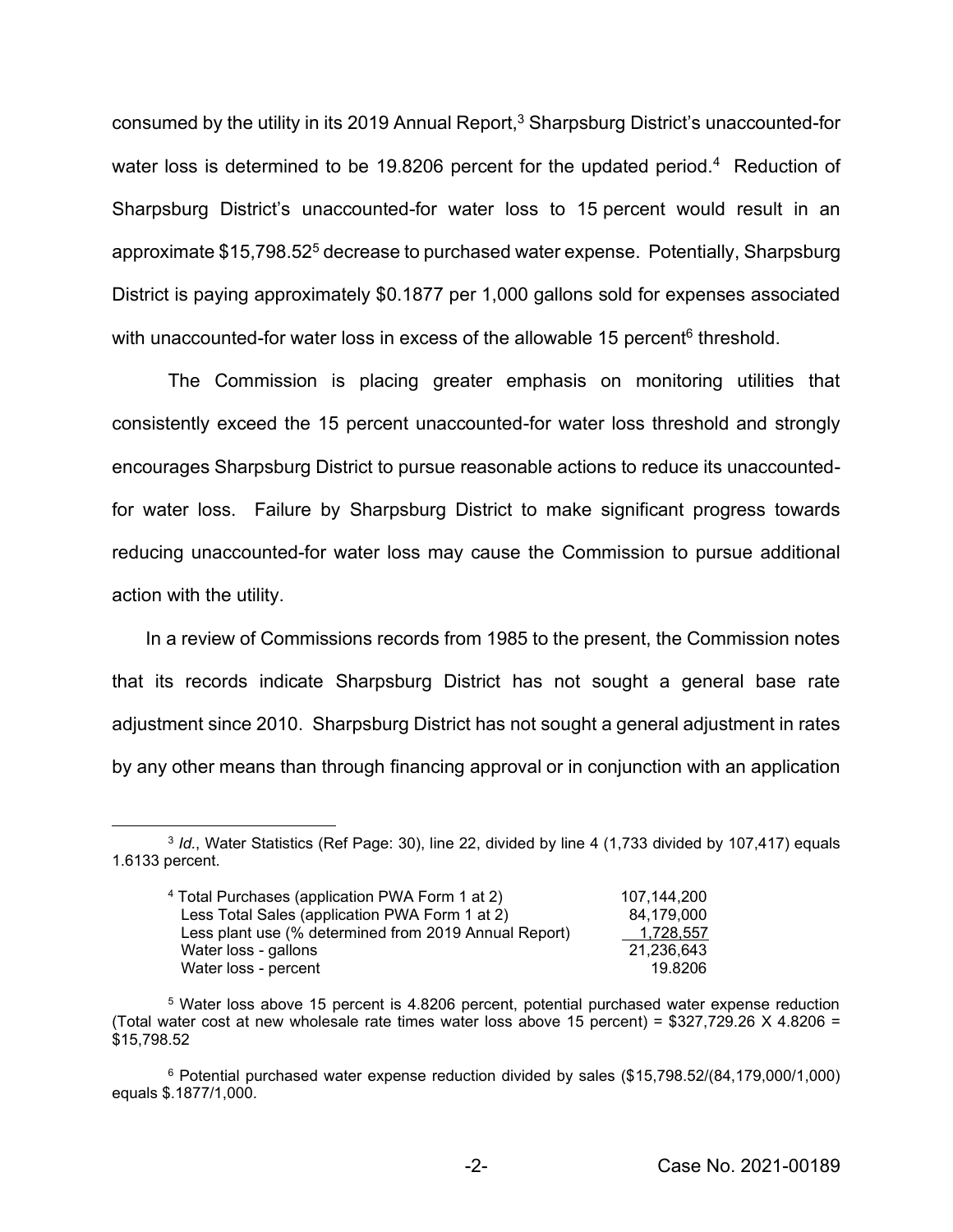for a Certificate of Public Convenience and Necessity. The practical result of such policy is that Sharpsburg District has managed to avoid Commission review of its financial records and operational structure for more than ten years.<sup>7</sup> While Sharpsburg District has increased its rates as part of financing cases through the United States Department of Agriculture Rural Development (RD), the Commission's review of records in a RD financing case is limited and very different from the comprehensive review of a utility's total financial stability and operational viability that takes place in a traditional rate adjustment case or an alternative rate adjustment. In Case No. 2019-00041 and the resulting investigative report, the Commission discusses the problems that can occur when utilities intentionally avoid a review of their financial records by relying solely on financing cases to increase rates. $8$  A key recommendation from that investigative report was that water districts should monitor the sufficiency of their base rates closely and, in general, apply for base rate adjustments on a more frequent basis.<sup>9</sup> In evaluating Sharpsburg District's financial records, the Commission notes that in its past five annual reports filed with the Commission, Sharpsburg District reported a total water loss of over 15 percent every year.<sup>10</sup> An examination of finances outlined in the annual reports filed with the Commission finds that Sharpsburg District has been operating with a negative

<sup>9</sup> *Id.* 

<sup>7</sup> Sharpsburg District's last application for a general adjustment of rates was filed in 2010. *See* Case No. 2010-00128, *Application of Sharpsburg Water District for an Adjustment of Water Rates* (Ky. PSC May 6, 2010).

<sup>8</sup> *See* Case No. 2019-00041, *Electronic Investigation into Excessive Water Loss by Kentucky's Jurisdictional Water Utilities* (Ky. PSC Nov. 22, 2019), final Order.

<sup>10</sup> *Annual Report of Sharpsburg County Water District to the Public Service (*Annual Report of Sharpsburg District*) for the Year Ended December 31, 2015* at 61; 2016 Annual Report of Sharpsburg District at 56; 2017 Annual Report of Sharpsburg District at 56; 2018 Annual Report of Sharpsburg District at 57; 2019 Annual Report of Sharpsburg District at 57.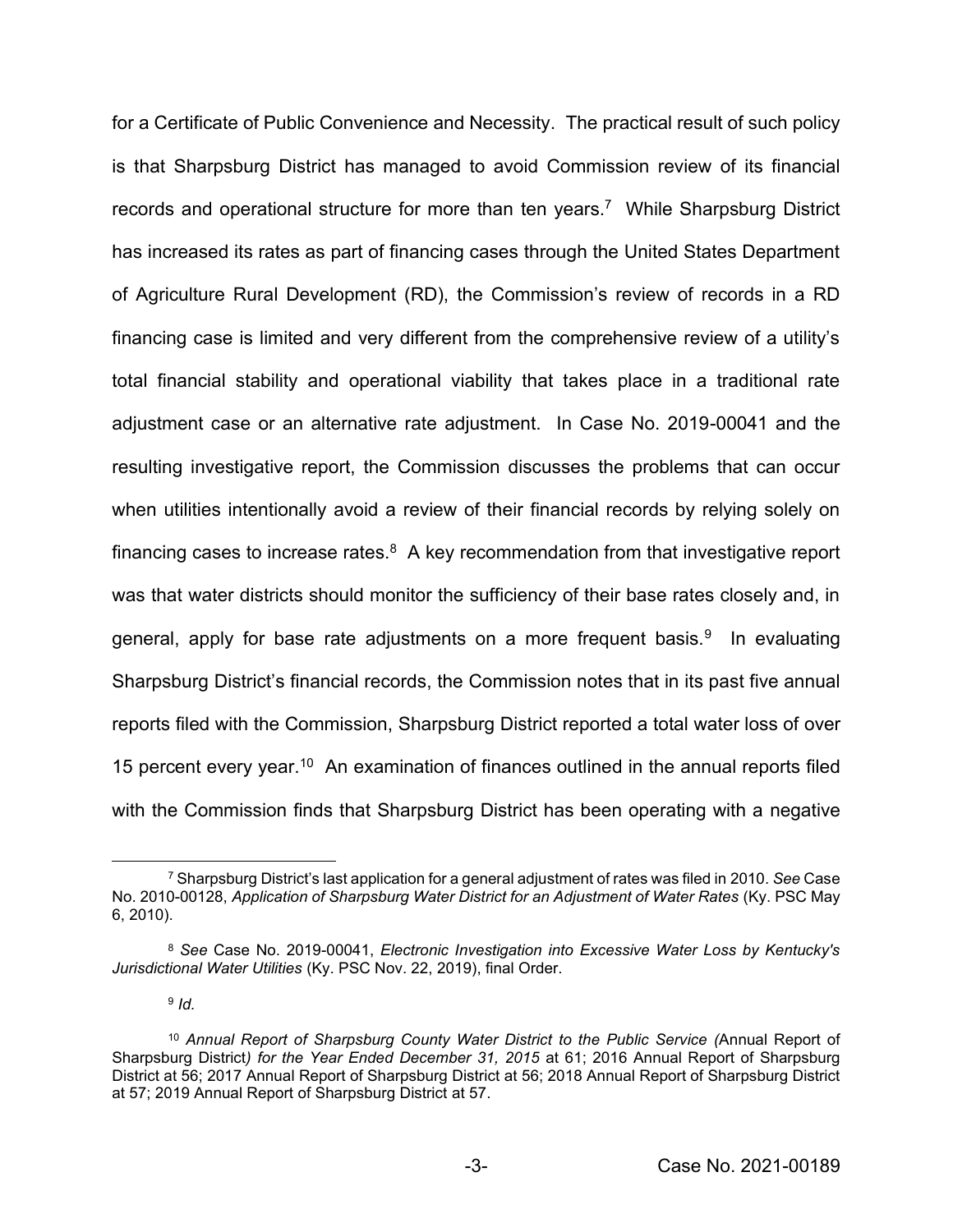net income for the past five years, which indicates that cash needs may have been supplemented by depreciation reserves, as shown below.<sup>11</sup>

| Year                                    | 2015                        | 2016                       |      | 2017                   | 2018                  | 2019                  |
|-----------------------------------------|-----------------------------|----------------------------|------|------------------------|-----------------------|-----------------------|
| Net Income<br>Add: Depreciation Expense | \$<br>(110, 853)<br>150,083 | \$<br>(51, 466)<br>134.639 |      | \$(105,329)<br>133,872 | \$(61,982)<br>133,871 | \$(57,499)<br>133,814 |
| Cash Basis Income                       | \$<br>39.230                | \$<br>83,173               | - \$ | 28,543                 | \$<br>71,889          | \$<br>76,315          |
| Year                                    | 2015                        | 2016                       |      | 2017                   | 2018                  | 2019                  |
| Cash and Cash Equivalents               | \$<br>218,645               | \$<br>256,246              |      | 242,103<br>\$          | \$243,923             | \$269,516             |
| Net Increase (Decrease) in Cash         |                             | 37,601                     |      | (14, 143)              | 1,820                 | 25,59312              |

The Commission's review of Sharpsburg District's financial records indicates that Sharpsburg District should file an application for a traditional adjustment in rates or an alternative rate adjustment within one year of the date of this Order to ensure its revenue is sufficient to support adequate and reliable service.

Having reviewed the record and being otherwise sufficiently advised, the Commission finds that:

1. Sharpsburg District purchases water from Bath County Water District (Bath District) and the city of Carlisle (Carlisle).

2. Bath District notified Sharpsburg District that its wholesale rate would increase from \$3.66 per 1,000 gallons to \$3.82 per 1,000 gallons, effective April 15, 2021. The rates charged by Carlisle to Sharpsburg District did not change. Sharpsburg District

<sup>11</sup> 2015 Annual Report of Sharpsburg District at 25; 2016 Annual Report of Sharpsburg District at 20; 2017 Annual Report of Sharpsburg District at 20; 2018 Annual Report of Sharpsburg District at 21; 2019 Annual Report of Sharpsburg District at 21.

<sup>12</sup> 2015 Annual Report of Sharpsburg District at 20; 2016 Annual Report of Sharpsburg District at 15; 2017 Annual Report of Sharpsburg District at 15; 2018 Annual Report of Sharpsburg District at 16; 2019 Annual Report of Sharpsburg District at 16.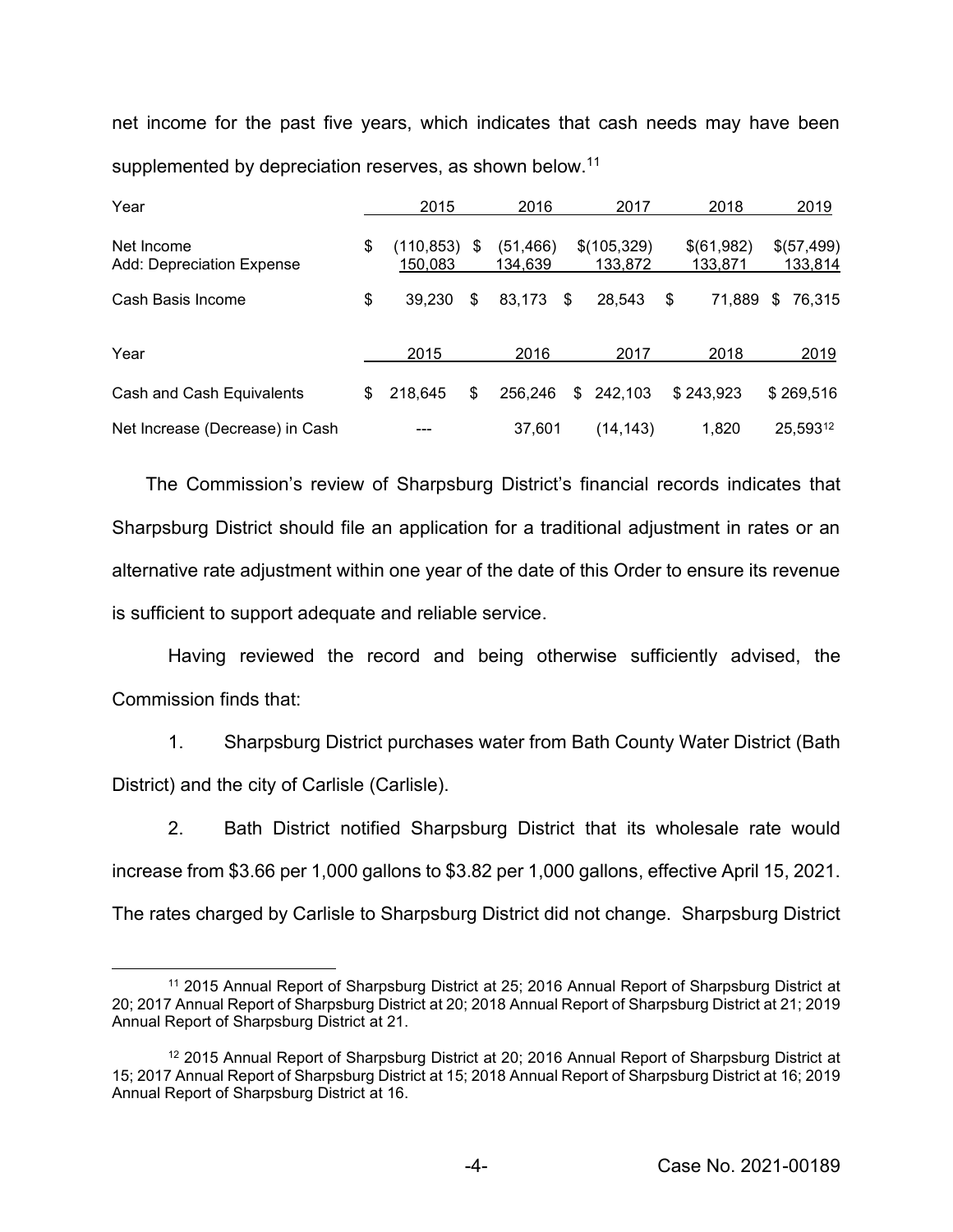proposes to increase the water rates to its customers effective April 15, 2021, to reflect the increased cost of purchased water from Bath District.

3. Sharpsburg District proposed a purchased water adjustment factor of \$0.16 per 1,000 gallons in its application.

4. During the 12 months ended February 28, 2021, Sharpsburg District purchased 85,793,000 gallons of water from Bath District and 21,351,200 gallons from Carlisle. During the same period, Sharpsburg District sold 84,179,000 gallons of water. The increase in the cost of purchased water is \$13,726.88 resulting in a purchased water adjustment factor of \$0.17 per 1,000 gallons.

5. The purchased water adjustment factor of \$0.17 per 1,000 gallons, as calculated in Appendix A to this Order, is fair, just and reasonable and should be approved.

6. Sharpsburg District's proposed rates are denied.

7. The rates as set forth in Appendix B to this Order are fair, just and reasonable and should be approved for water service rendered by Sharpsburg District on and after April 15, 2021.

8. Sharpsburg District shall file an application for a traditional adjustment in rates or an alternative rate adjustment within one year of the date of this Order.

IT IS THEREFORE ORDERED that:

1. The purchased water adjustment factor of \$0.17 per 1,000 gallons is approved.

2. The rates proposed by Sharpsburg District are denied.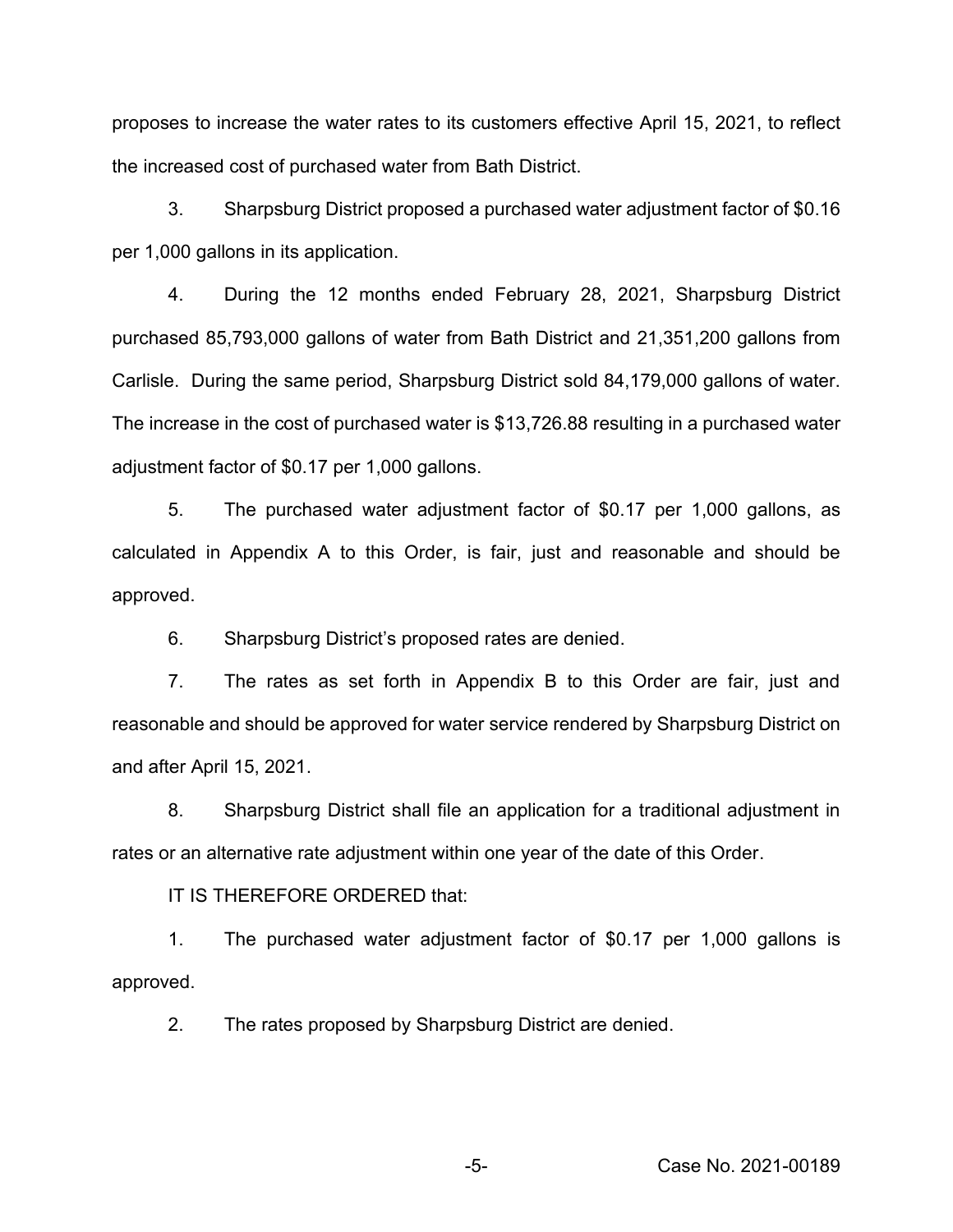3. The rates as set forth in Appendix B to this Order are approved for water service rendered by Sharpsburg District on and after April 15, 2021.

4. Within 20 days of the date of entry of this Order, Sharpsburg District shall file with the Commission, using the Commission's electronic Tariff Filing System, revised tariff sheets showing the rates approved herein.

5. Sharpsburg District shall file an application for a traditional adjustment in rates or an alternative rate adjustment within one year of the date of this Order.

6. This case is closed and removed from the Commission's docket.

# [REMAINDER OF PAGE INTENTIONALLY LEFT BLANK]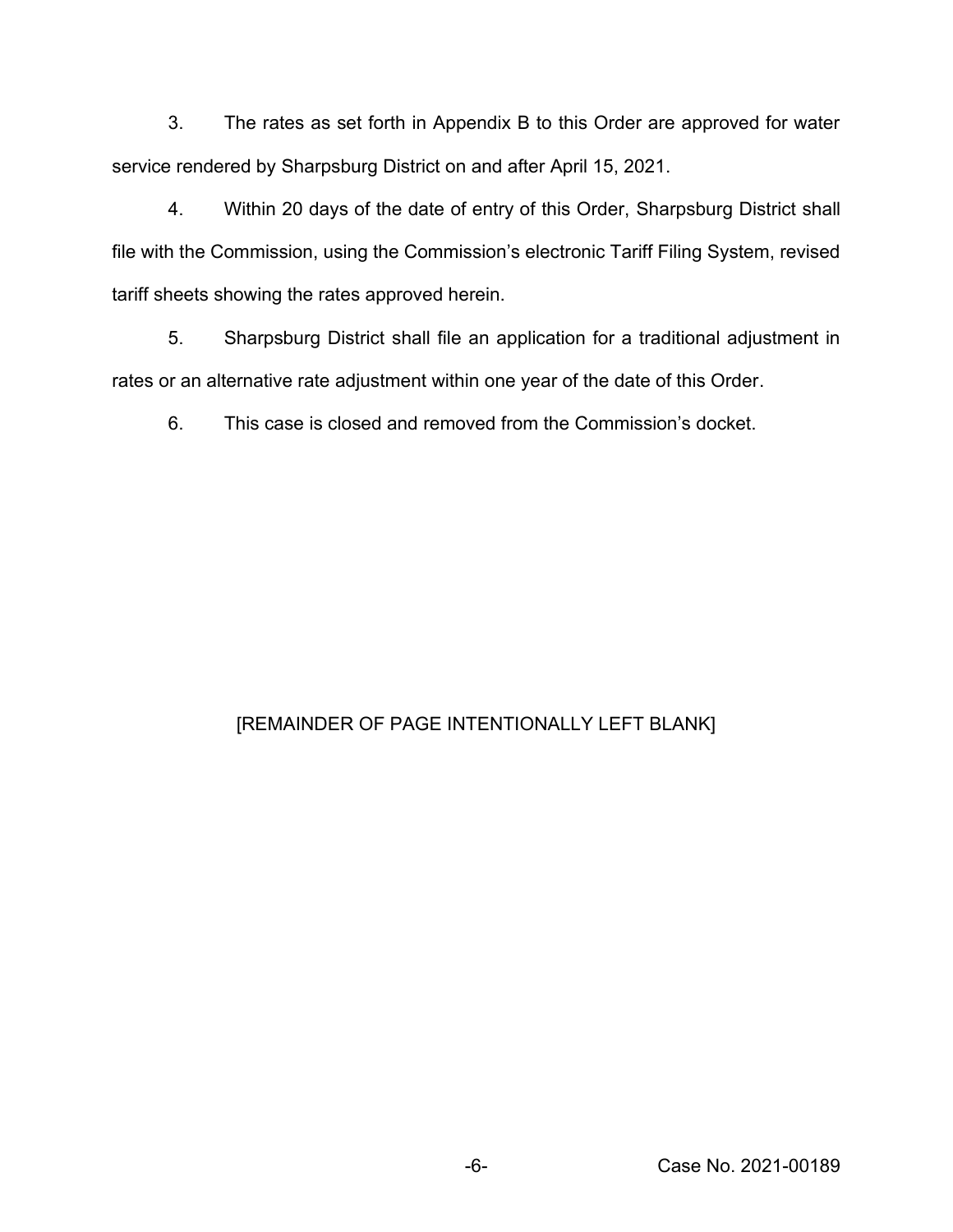By the Commission



ATTEST:

fridesell

Executive Director

Case No. 2021-00189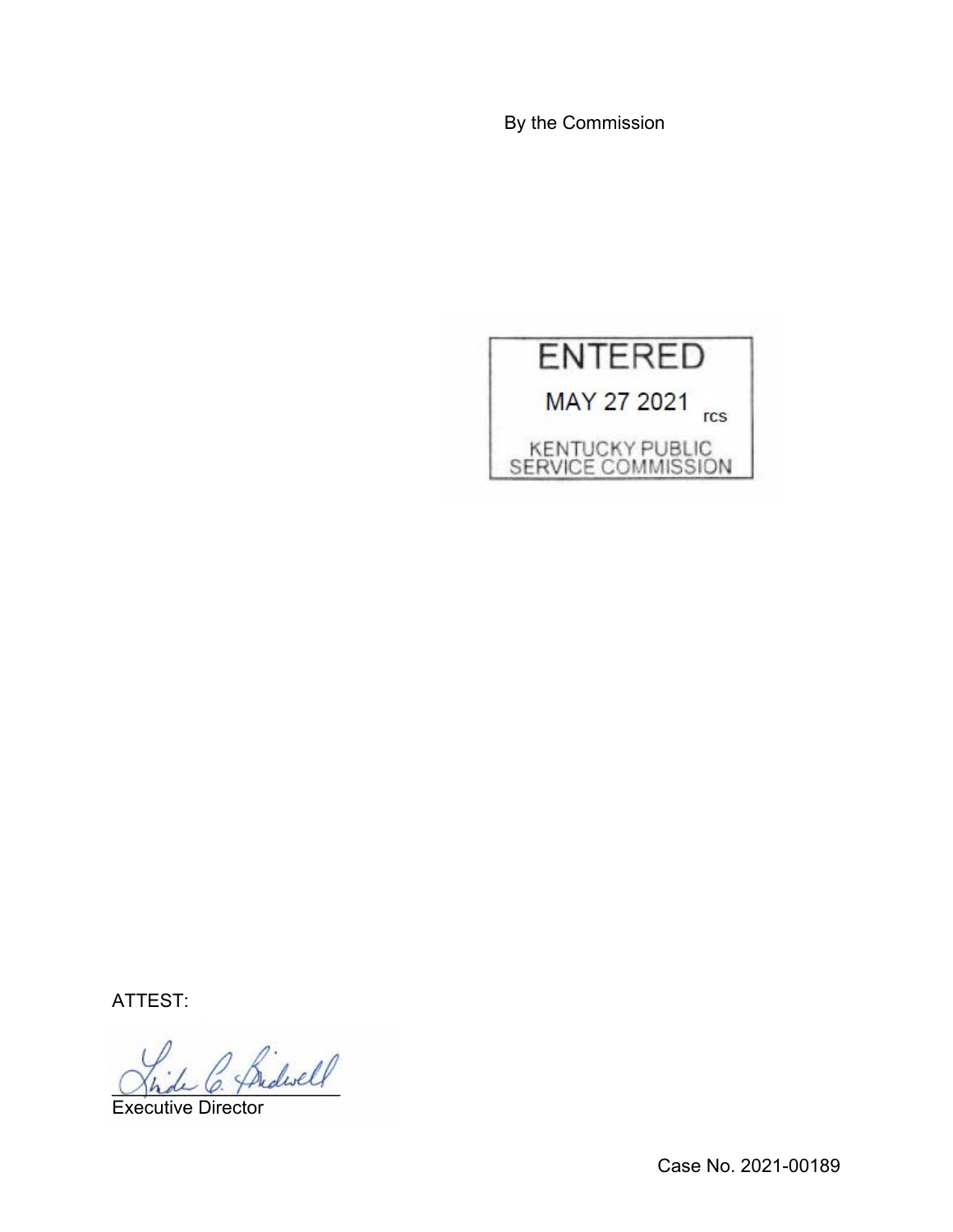# APPENDIX A

## APPENDIX TO AN ORDER OF THE KENTUCKY PUBLIC SERVICE COMMISSION IN CASE NO. 2021-00189 DATED MAY 27 2021

|                             | <b>Base Rate</b> | New Rate         | Increase    |
|-----------------------------|------------------|------------------|-------------|
| <b>Bath County District</b> |                  |                  |             |
| <b>Purchases</b>            | 85,793,000       | 85,793,000       |             |
| Wholesale rate              | \$3.66/1000      | \$3.82/1000      |             |
|                             | \$314,002.38     | \$327,729.26     | \$13,726.88 |
| Carlisle                    |                  |                  |             |
| <b>Purchases</b>            | 21,351,200       | 21,351,200       |             |
| Wholesale rate <sup>1</sup> | <b>NO CHANGE</b> | <b>NO CHANGE</b> |             |
|                             | \$32,861.70      | 32,861.70        | NO CHANGE   |

| Increased water cost              | \$13,726.88                  |  |  |  |
|-----------------------------------|------------------------------|--|--|--|
| Increased water cost              | \$13,726.88                  |  |  |  |
| Divided by Gallons sold/1,000     | 84,179,000                   |  |  |  |
| Purchased water adjustment factor | \$0.16307 per 1,000 Gallons  |  |  |  |
|                                   | or \$ 0.17 per 1,000 Gallons |  |  |  |

| $1$ First 1,000 gallons                                                                                     | \$11.21                      | 12,000                                     | \$134.52                                               |
|-------------------------------------------------------------------------------------------------------------|------------------------------|--------------------------------------------|--------------------------------------------------------|
| Next 4,000 gallons                                                                                          | 3.82                         | 48,000                                     | 183.36                                                 |
| Next 5,000 gallons                                                                                          | 2.95                         | 60,000                                     | 177.00                                                 |
| Next 5,000 gallons<br>Next 10,000 gallons<br>Next 25,000 gallons<br>All over 50,000 gallons<br><b>TOTAL</b> | 2.05<br>1.90<br>1.58<br>1.52 | 60,000<br>120,000<br>300,000<br>20,751,200 | 123.00<br>228.00<br>474.00<br>31,541.82<br>\$32,861.70 |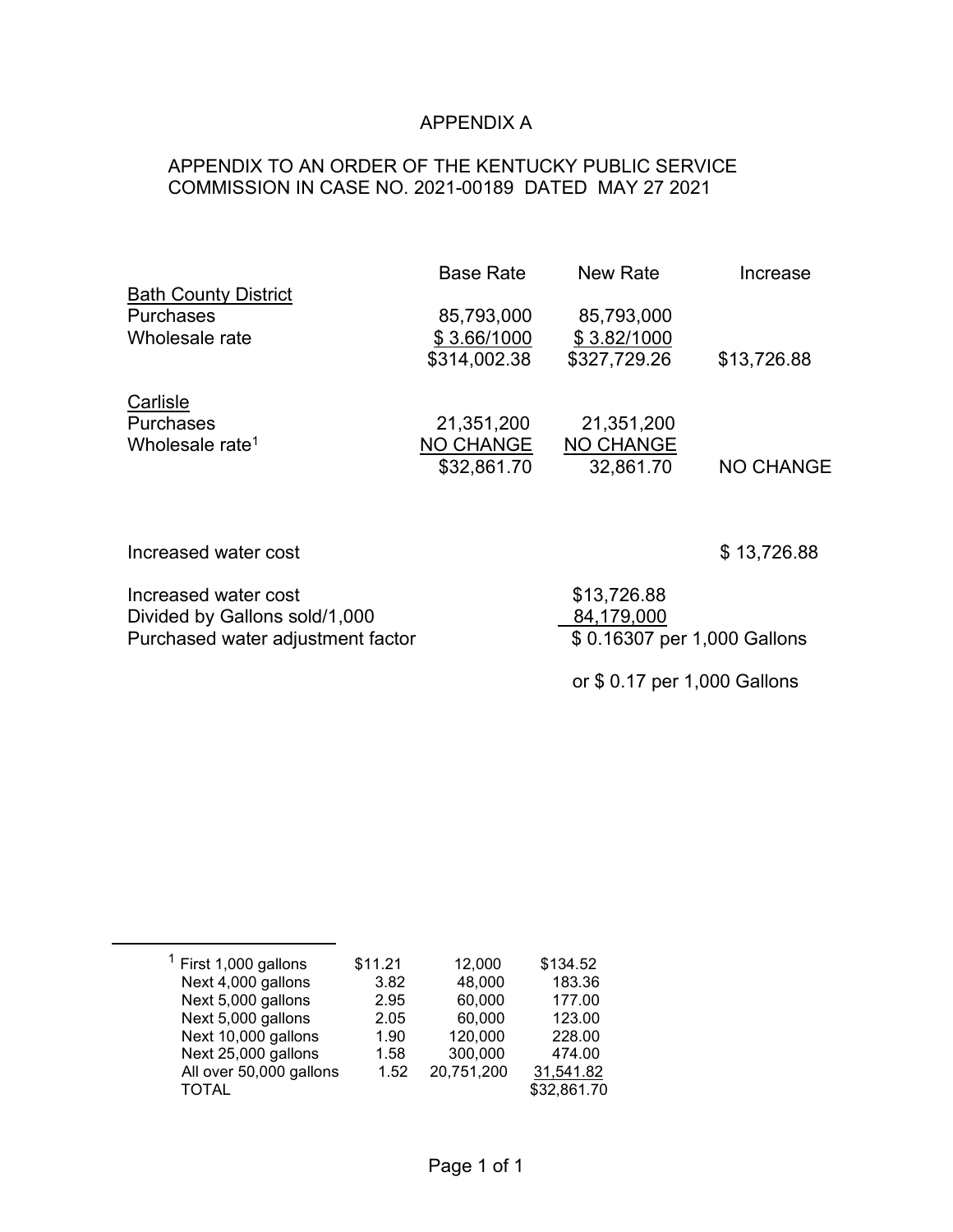## APPENDIX B

## APPENDIX TO AN ORDER OF THE KENTUCKY PUBLIC SERVICE COMMISSION IN CASE NO. 2021-00189 DATED MAY 27 2021

The following rates and charges are prescribed for the customers in the area served by Sharpsburg Water District. All other rates and charges not specifically mentioned herein shall remain the same as those in effect under the authority of the Commission prior to the effective date of this Order.

### Monthly Water Rates

5/8- x 3/4-Inch Meter

1-Inch Meter

2-Inch Meter Over 16,000 Gallons .00584 per gallon

Bulk Loading Station **\$ .00900 per gallon** 

- First 2,000 Gallons \$ 26.50 Minimum Bill Next 3,000 Gallons .00676 per gallon Next 5,000 Gallons .00610 per gallon Over 10,000 Gallons .00584 per gallon
- First 5,000 Gallons **\$ 46.78 Minimum Bill** Next 5,000 Gallons .00610 per gallon Over 10,000 Gallons .00584 per gallon
- First 16,000 Gallons \$ 112.32 Minimum Bill
	-